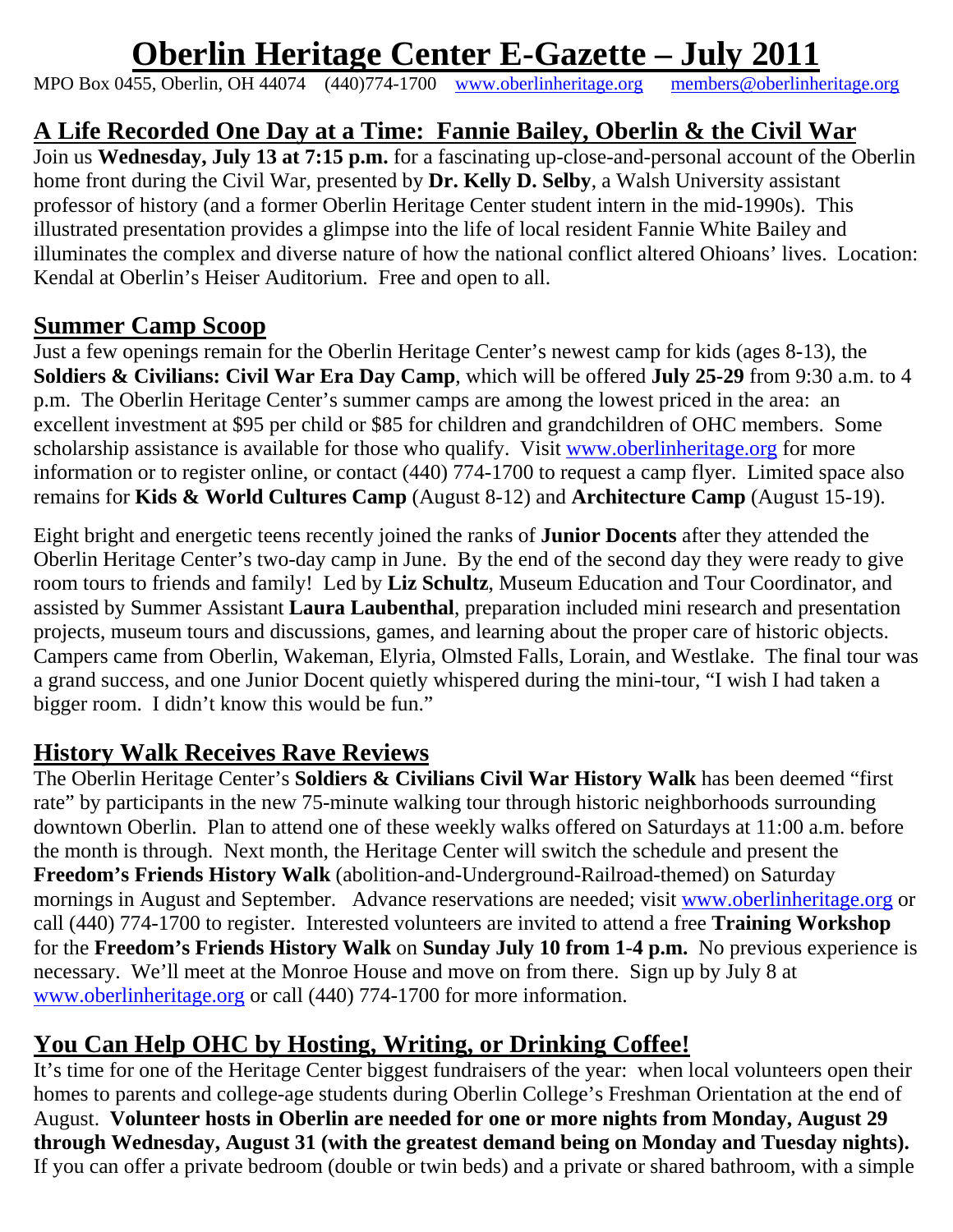breakfast provided in the morning, please let us know. It's a great opportunity to be an Oberlin community ambassador. The Oberlin Heritage Center benefits from all proceeds raised by the accommodation fees. For more information, or to volunteer as a host, please contact Oberlin Heritage Center Board Member, **Cathe Radabaugh**, at cathe.radabaugh@oberlin.edu or (440) 774-4646.

The Oberlin Heritage Center is submitting a nomination to the Ohio Local History Alliance for our Summer Camps for Kids programs to be considered for a History Outreach Award in the Public Programming category. The nomination packet will be accompanied by letters of support from people who think that the Heritage Center's Summer Camps benefit the community. Please take a few minutes to write down your thoughts in a letter addressed to: Ohio Local History Alliance Outstanding Achievement Awards Committee, c/o Ohio Historical Society Local History Office, 800 East 17<sup>th</sup> Avenue, Columbus, OH 43211. **Send your letter of support to the Oberlin Heritage Center by July 22** (MPO Box 0455, Oberlin, OH 44074-0455) or e-mail it to members@oberlinheritage.org.

We need plastic or metal **coffee cans** that are 11 oz. or larger for use during the Civil War Era camp for kids. These will be used in making drums to accompany a discussion of how boys too young to fight in the War still marched off to battle serving as drummers for the troops. Deliver containers to the Oberlin Heritage Center **by July 23** or call (440) 774-1700 to arrange for a convenient pick-up (within Oberlin).

#### **Welcome New Members**

The Oberlin Heritage Center extends a warm welcome to new members **Joanne Busiel**, **Rick & Margie Flood**, **Robert Harmon** (Upper Arlington), **Miles & Angela Heilman**, **Judith A. Hinds** (Nutley, NJ), **Timothy & Patricia LeFebvre**, **Dennis Ortner** (Wellington),**Tracy Shed Logan** (Elyria), **Brittnei Sherrod, Brett Watts & Sonia DiFiore,** and **James H. Young**. (All are from Oberlin unless otherwise noted.)We're so glad you joined the Oberlin Heritage Center! New members keep the organization vibrant and strong. If you are not yet a member, we invite you to join -- visit www.oberlinheritage.org or request a membership brochure at (440) 774-1700 (members@oberlinheritage.org).

# **Endowment Campaign Update**

The Endowment Fund for History Education has received \$44,662 in gifts and pledges from 43 donors, on its way to a goal of \$400,000. We salute **Daniel and Elizabeth Goulding** who made a pledge this past month that will move them up from the "Copper" to the "Aluminum" level of **Endowed Life Membership**. There are now 83 individuals or couples who are Endowed Life members – please consider joining this wonderfully supportive group with a gift or pledge (payable over 5 years) of \$2,000 or more to the Endowment Fund for History Education. For more information, contact Executive Director Patricia Murphy (patm@oberlinheritage.org) at (440) 774-1700 or Board Member Nick Jones (nrjones360@gmail.com) at (440) 774-3671.

#### **Listening to Our Readers**

Thank you to all who sent comments back last month when we asked our E-Gazette readers if they preferred a once-a-month (and lengthier) version of the Heritage Center's E-News, or a more-frequent (and shorter) version. The end result was **3:2 in favor of keeping the E-Gazette coming on a monthly basis**…and we'll even try to be briefer in future, too! Those who want additional information or up-tothe-minute news may also visit www.oberlinheritage.org or follow us on Facebook.

# **Out and About: Staff and Intern News**

**Liz Schultz** was a panel presenter at the 2011 National Underground Railroad Conference held June 14- 18 in Clermont County in southwest Ohio, where many stations along the Ohio River were historically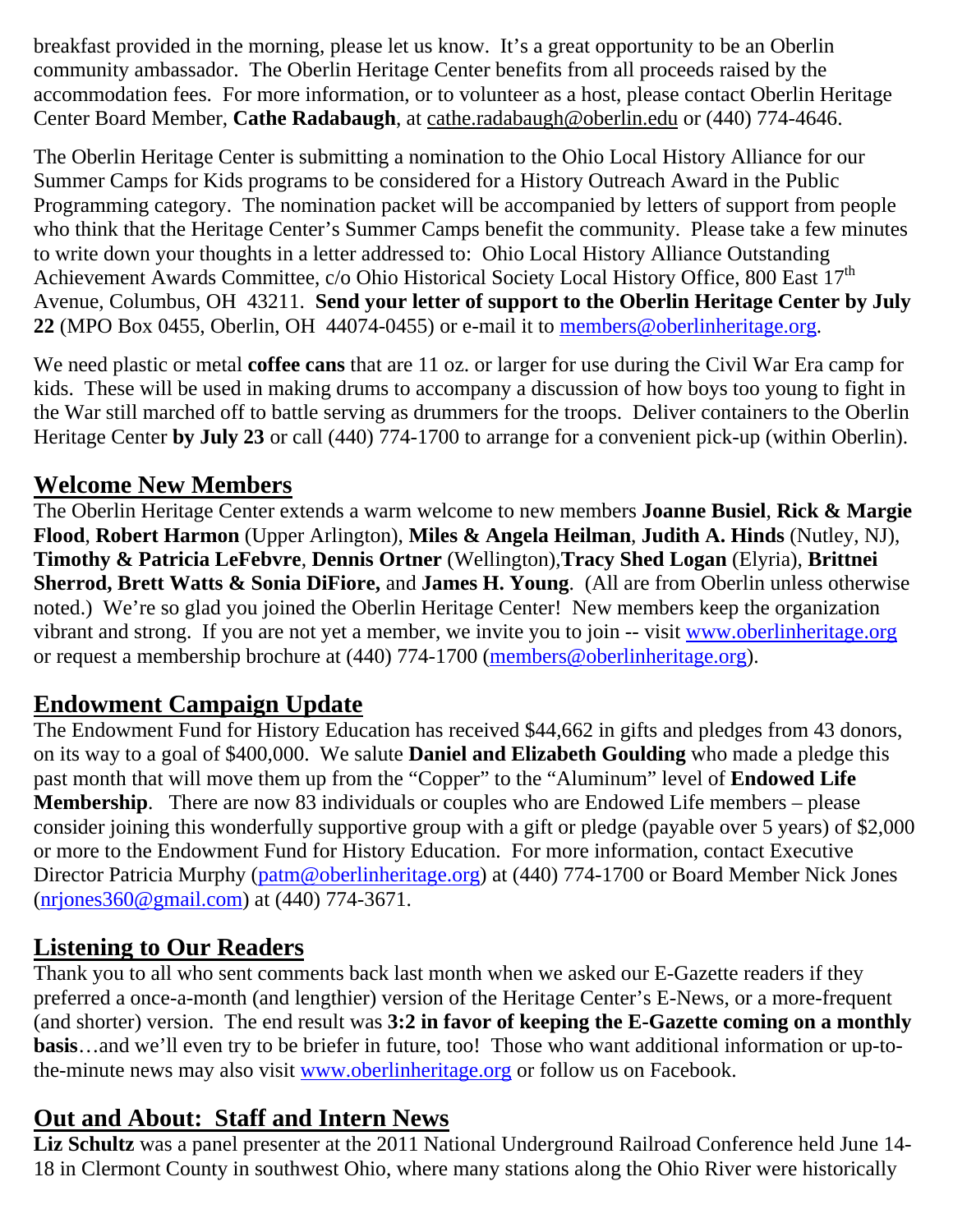active. Liz participated in the session "Overcoming the Past: Reimagining Legends of the Underground Railroad" and discussed the challenges of developing the Oberlin Heritage Center's Freedom's Friends History Walk. Earlier in the month, Liz also "starred" in a broadcast feature about the Oberlin Heritage Center that aired on the 6 p.m. news on WKYC TV3 News (Cleveland's NBC affiliate) on Monday, June 6. See Liz (and some charming Oberlin third-graders who were spending the day in the Little Red Schoolhouse) by clicking here.

**Karyn Norwood** was quoted in a special sidebar piece on Ohio's Civil War 150 commemoration in Cleveland's 2011 Official Visitors Guide (Spring & Summer edition) published by the Cleveland Convention and Visitors Bureau. You can view the online version at www.positivelycleveland.com (and look for Karyn on page 80!) or order a free copy from the Positively Cleveland website.

Check out the fun, eye-catching new look of the Oberlin Heritage Center's Main Street kiosk (between the Oberlin Post Office and the Vineway Building), created by Summer Assistant **Laura Laubenthal**.

School may be out, but the OHC's Resource Center is lively with student help this summer. Volunteer **John Olmsted**, who grew up in Oberlin and who will begin pursuing a Ph.D. in history at Berkeley this fall, is creating a Google map of historic photographs of Oberlin that will be launched on the Heritage Center's website in the very near future. **Cassie Dutton**, of North Olmsted, is an anthropology major at The College of Wooster, and has begun transcribing oral histories as a Heritage Center volunteer. Several local high school students also will be helping at our summer youth camps.

#### **Kudos Corner**

Author **John Vacha** of Lakewood won a bronze medal for Best Regional Non-Fiction in the Independent Publisher Book Awards 2011 for his book "*Meet Me on Lake Erie, Dearie!: Cleveland's Great Lakes Exposition, 1936-1937*." The former Cleveland teacher's book was recently published by Kent State University Press. This was Vacha's fourth book on local history. He is regional coordinator for the National History Day in Ohio competition.

Congratulations to Oberlin Heritage Center Honorary Trustee and family historian **Jean Foggo Simon** who spoke last month in Hamilton, Bermuda at a presentation featuring University of Pennsylvania Professor of Anthropology, Dr. Theodore Schurr, Director of the North American Regional Center for The Genographic Project and Jill Bennett Gaieski, Project Administrator. The Genographic Project is a National Geographic Society genetic and genealogy study designed to better understand human migration around the globe. Since 2009, Jean has worked with The Genographic Project in identifying family members and collecting DNA samplings from targeted families on her native St. David's Island, a 560-acre island off the east coast of Bermuda. For more about this fascinating study, click here or visit the National Geographic Society's website.

Hip-Hip-Hooray and Huzzah! The Oberlin Heritage Center surpassed the 200 mark last month in the number of people who "Like" us on **Facebook**! All 201 friends were invited to a free Saturday history walk as a thank you. Stay up to date this summer by giving the Oberlin Heritage Center a "thumb's up" on Facebook.

#### **Also of Interest**

The **8th annual Taste of History** sponsored by the Black River Historical Society takes place, **Saturday, July 30, 2011 from 3-10 p.m.**, at the Black River Landing in Lorain, Ohio. The event includes displays by local wineries and restaurants, as well as vendors of crafts, art and antiques. Admission is free; and \$10 buys a souvenir wine glass and 5 wine tasting tickets. For more information, call (440) 245-2563.